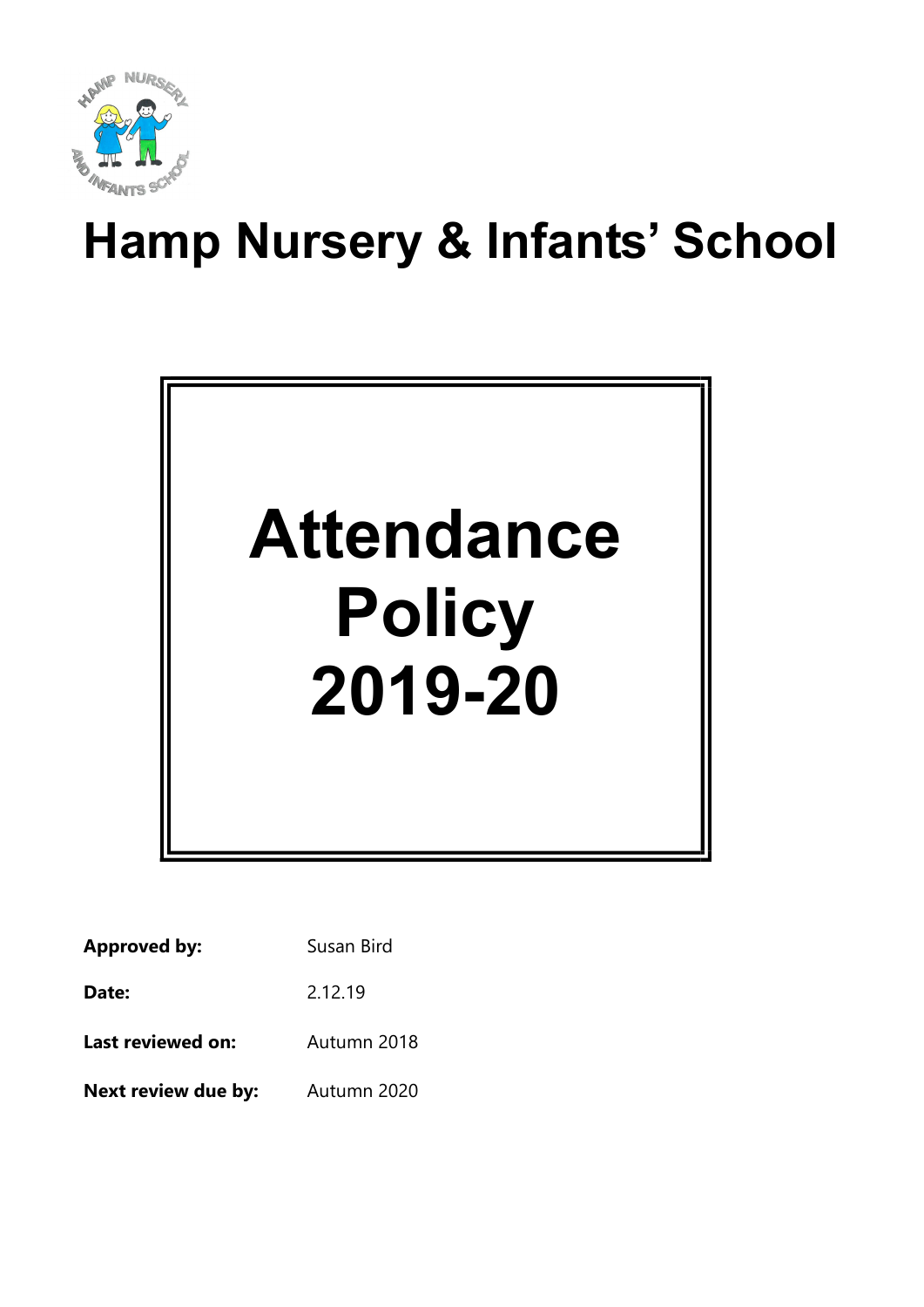# **Contents**

| 8. Unable to attend due to exceptional circumstances (as set out in the law and DfE guidance) 10 |  |
|--------------------------------------------------------------------------------------------------|--|
| 9. Support for Poor School Attendance (other than unauthorised term time leave) 10               |  |
|                                                                                                  |  |
|                                                                                                  |  |
|                                                                                                  |  |
|                                                                                                  |  |
|                                                                                                  |  |
|                                                                                                  |  |
|                                                                                                  |  |
|                                                                                                  |  |
|                                                                                                  |  |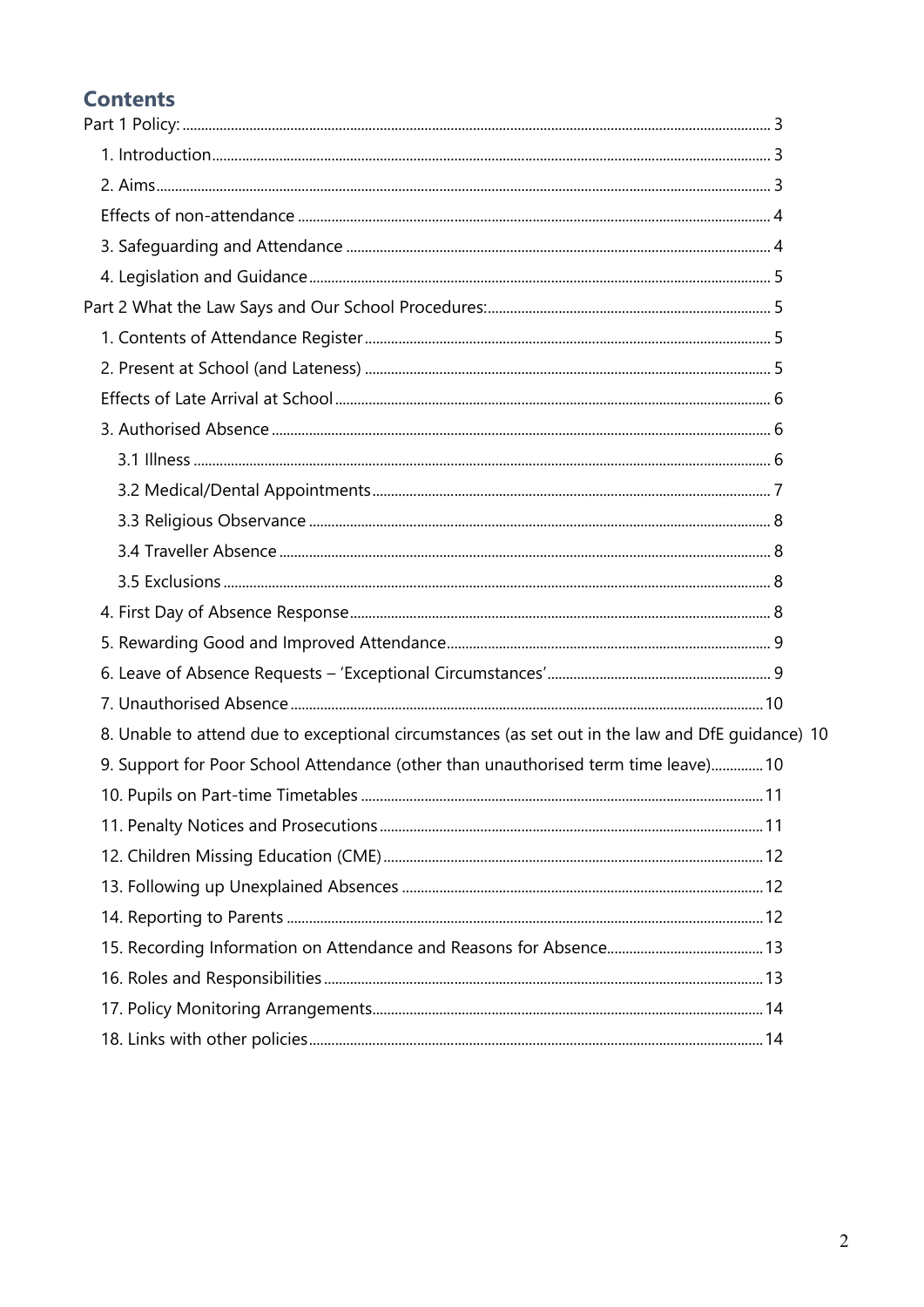# Part 1 Policy:

# 1. Introduction

It is the aim of Hamp Nursery & Infants School that pupils should enjoy learning, experience success and realise their full potential. Our Attendance Policy reflects this and recognises that regular attendance has a positive effect on the motivation and attainment of pupils.

Any absence affects the pattern of a child's schooling and regular absence may seriously affect their learning. The Department for Education (DfE) defines a pupil as a 'persistent absentee' when they miss 10% or more schooling across the school year, for whatever reason. Attendance is considered to be a concern when it falls below 94%.

# 2. Aims

 $\overline{a}$ 

Our school aims to meet its obligations with regard to school attendance by promoting good attendance; ensuring every pupil has access to the full-time education to which they are entitled; and acting early to address patterns of absence.

This policy sets out our school's position on attendance and details the procedures that all parents<sup>1</sup> must follow to report their child absent from school.

It is vital that children develop regular attendance habits at an early age. Therefore the school will encourage parents of Nursery children, and Reception children who are not yet of compulsory school age, to send their children to every session that is available to them. If the child is unable to attend the school for any reason, the parent should inform the school of the reason on the first day of absence. If the school is concerned about a pupil's attendance for any reason, we will contact the parent to discuss the matter, in the first instance.

We will also support parents to perform their legal duty to ensure their children of compulsory<sup>2</sup> school age attend regularly, and will promote and support punctuality in attending lessons.

We want our pupils to attend school every day, unless they are really not well enough to do so. We believe that children who attend school regularly are more likely to feel settled in school, maintain friendships, keep up with their learning and gain the greatest benefit from their education. We want all our pupils to enjoy school, grow up to become emotionally resilient, confident and competent adults who are able to realise their full potential. Regular attendance and punctuality is essential in the workplace and children who are used to attending school on time, and on every occasion unless they are too unwell to attend, will be better prepared for the attendance expectations in the workplace.

<sup>&</sup>lt;sup>1</sup> Education law defines parents as: all natural parents, whether they are married or not; any person who has parental responsibility for a child or young person; and any person who has care of a child or young person i.e. lives with and looks after the child. In this policy the term 'parent' includes parents and carers.

 $2$  A child becomes of 'compulsory school age' on the 1st January, 1st April or 1st September following their 5th birthday and ceases to be of compulsory school age on the last Friday in June of Year 11.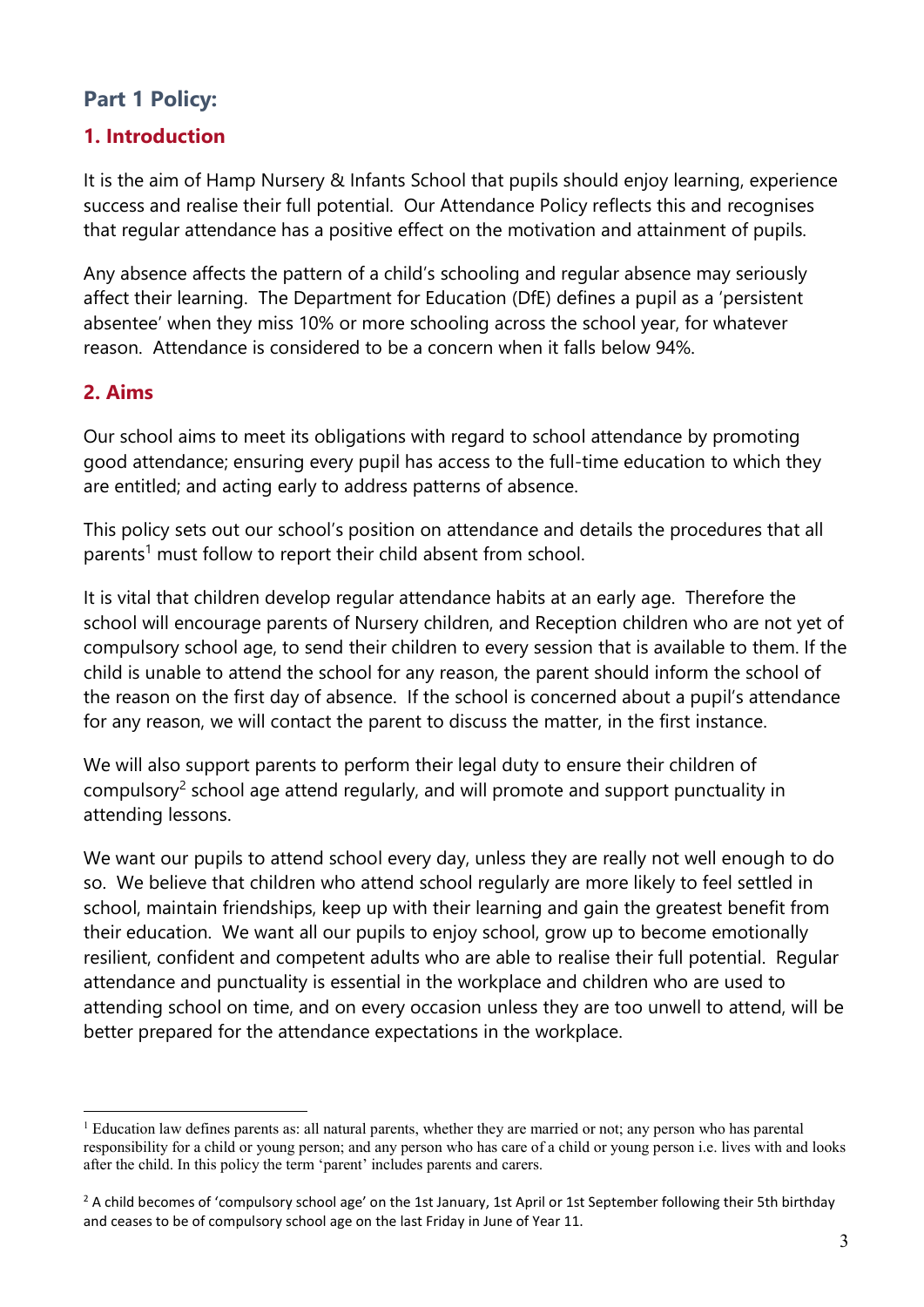In April 2017 the Supreme Court clarified the definition of regular attendance to be attendance "in accordance with the rules prescribed by the school", therefore if an absence is not authorised by the school, the pupil's attendance is deemed to be irregular.

We will do all we can to encourage our pupils to attend. We will also make the best provision we can for any pupil who needs additional support in school or who is prevented from attending school, due to a medical condition.

Please see DfE guidance documents 'Supporting pupils at school with medical conditions -December 2015' and 'Ensuring a good education for children who cannot attend school because of health needs- January 2013' – or ask the school for printed copies.

We believe that one of the most important factors in promoting good attendance is the development of positive attitudes towards school. To this end, we strive to make our school a happy and rewarding experience for all children, and to foster positive and mutually respectful relationships with parents.

By promoting good attendance and punctuality we aim to:

- Make good attendance and punctuality a priority for all those involved in the school community
- Raise our pupils' awareness of the importance of good attendance and punctuality
- Provide support, advice and guidelines to parents, pupils and staff
- Work in partnership with parents
- Celebrate and reward good attendance and punctuality

#### Effects of non-attendance

The table below indicates how what might seem like just a few days' absence can result in children missing a significant number of lessons.

| <b>Attendance</b><br>during school<br><b>vear</b> | Days lost in a year | <b>Which is</b><br>approximately | <b>Approximate</b><br>number of lessons<br>missed |
|---------------------------------------------------|---------------------|----------------------------------|---------------------------------------------------|
| 95%                                               | 9.5 Days            | 2 Weeks                          | 50 Lessons                                        |
| 90%                                               | 19 Days             | 4 Weeks                          | 100 Lessons                                       |

# 3. Safeguarding and Attendance

Our school will monitor trends and patterns of absence for all pupils as a part of our standard procedures. However, we are aware that sudden or gradual changes in a pupil's attendance may indicate additional or more extreme safeguarding issues. In line with government guidance Keeping Children Safe in Education (2019 version, or as updated by the DfE) we will investigate and report any suspected safeguarding cases to the relevant authorities. As part of our safeguarding duty and our standard procedures, we will inform the Local Authority and/or the Police of the details of any pupil who is absent from school when the school cannot establish their whereabouts and is concerned for the pupil's welfare. (Please see our school's Safeguarding Policy for more information.)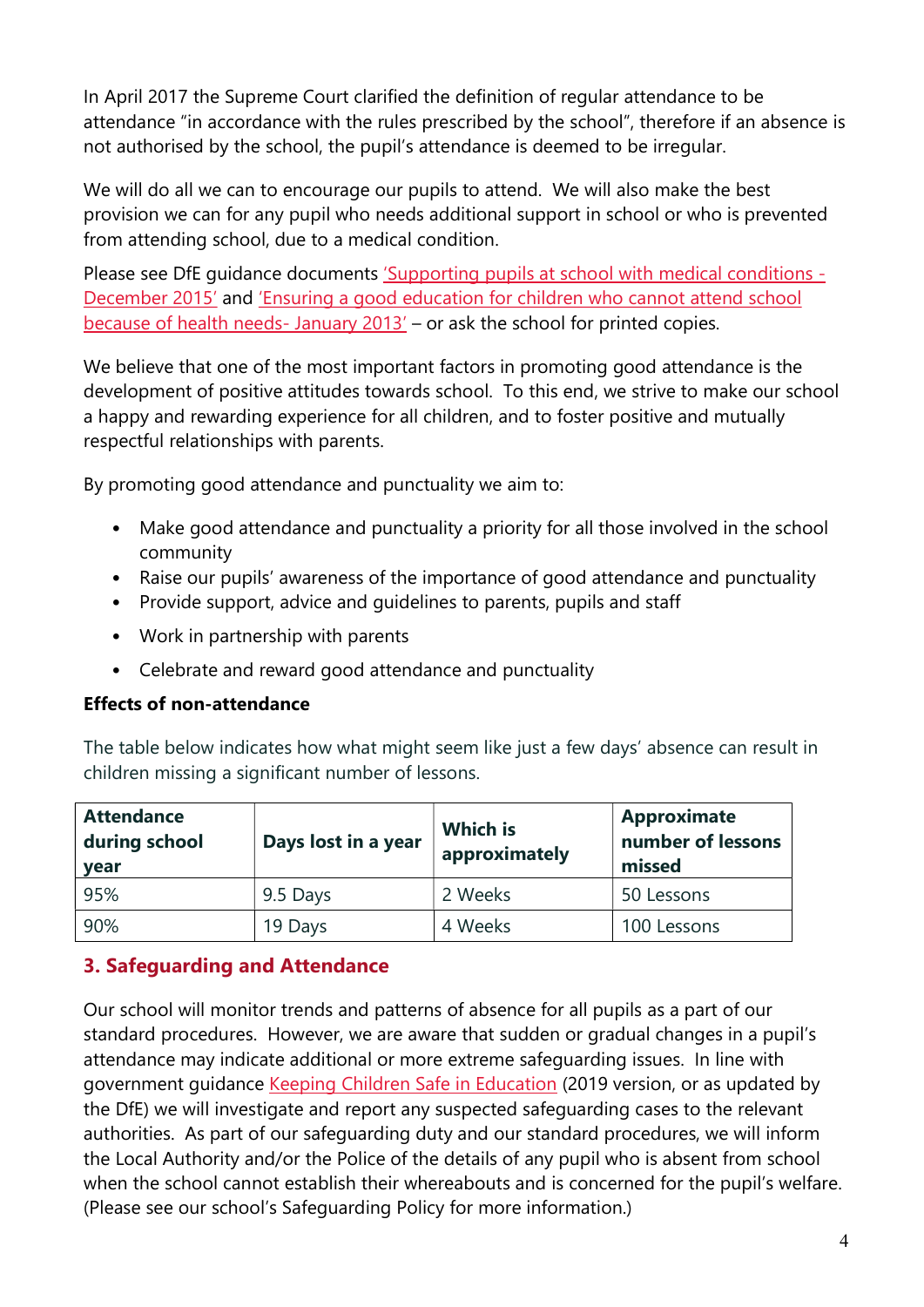# 4. Legislation and Guidance

This policy meets the requirements of the 2019 school attendance quidance, from the DfE, and refers to the DfE's 2015 statutory guidance on school attendance parental responsibility measures. These documents are drawn from legislation setting out the legal powers and duties that govern school attendance including:

- The Education Act 1996 (as amended)
- The Education (Pupil Registration) (England) Regulations 2006 (as amended in 2010, 2011, 2013 and 2016)
- The Education (Penalty Notices) (England) Regulations 2007 (as amended in 2012 and 2013)

The DfE's guidance on the school census explains the persistent absence threshold.

# Part 2 What the Law Says and Our School Procedures:

### 1. Contents of Attendance Register

The law makes it clear that schools must take the attendance register at the start of the first session of each school day and once during the second session. On each occasion the school must record whether each pupil is:

- Present;
- Absent;
- Attending an approved educational activity; or,
- Unable to attend due to exceptional circumstances.

# 2. Present at School (and Lateness)

Pupils are marked present if they are in school when the register is taken. If a pupil leaves the school premises after registration for, for example, a medical appointment they are still counted as present for statistical purposes.

It is the duty of parents to ensure that children attend school on time. This encourages habits of good timekeeping and lessens any possible classroom disruption.

The Headteacher or Home School Liaison Worker will meet with parents of those children who are frequently late arriving at school to investigate reasons and suggest solutions to enable more punctual attendance.

Our pupils must arrive by 8.45 am on each school day.

Our morning register is taken at 8.50 am and will be kept open until 9.15 am.

Our afternoon register is taken at 1.20 pm.

A pupil who arrives late but before the register has closed will be marked as late  $(L)$  – which counts as present.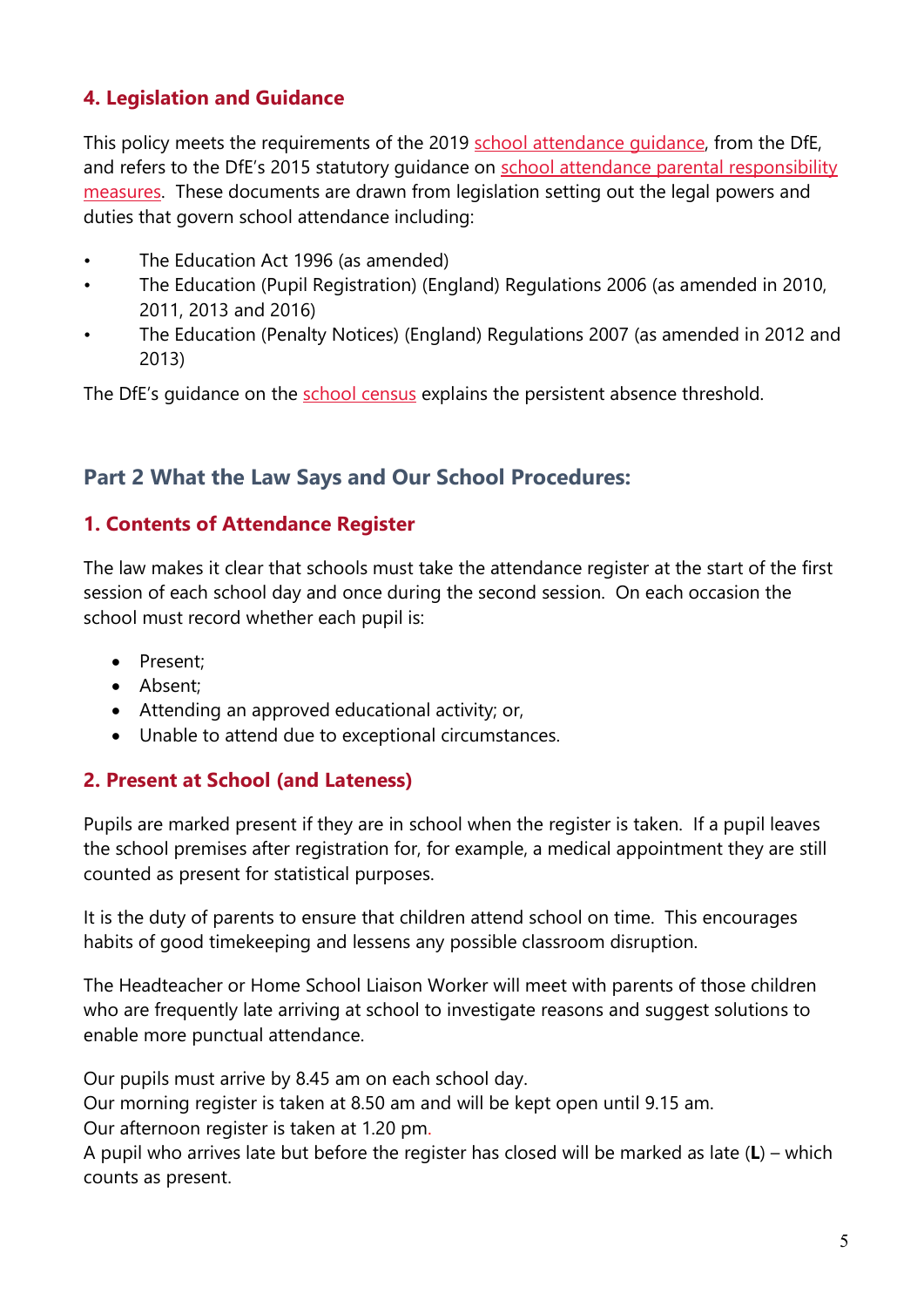A pupil who arrives late after the registers close will be marked as absent. If the pupil is late arriving due to a valid reason such as an unavoidable medical appointment, the absence will be authorised. If there is no valid reason for the pupil being late, they will be marked with the unauthorised absence code 'Late after registers close' (U). See DfE Attendance Codes -Appendix One.

#### Effects of Late Arrival at School

When a child arrives late to school, they miss important events like interventions, instructions, introductions and phonics. Children often also feel embarrassed at having to enter the classroom late.

The table below indicates how frequent lateness can add up to a considerable amount of learning being lost. This can seriously disadvantage children and disrupt the learning of others.

| <b>Minutes late per Day</b> | <b>Equates to Days of Teaching</b><br><b>Lost in one Year</b> | <b>Which means this number</b><br>of lessons missed |
|-----------------------------|---------------------------------------------------------------|-----------------------------------------------------|
| 5 mins                      | 3 Days                                                        | 15 Lessons                                          |
| 10 mins                     | 6 Days                                                        | 30 Lessons                                          |
| 15 mins                     | 9 Days                                                        | 45 Lessons                                          |

# 3. Authorised Absence

'Authorised absence' means that the school has either given approval in advance for a pupil of compulsory school age to be away from the school, or has accepted an explanation offered afterwards as justification for absence.

### The following information outlines the main circumstances where absence may be authorised by the school:

# 3.1 Illness

In most cases, absences for illness which are reported by following the school's absence reporting procedures will be authorised. That is unless the school has a genuine concern about the authenticity of the illness.

The school follows the 2019 DfE School Attendance Guidance which states that if the authenticity of the illness is in doubt, the school may ask the parent to provide medical evidence, such as a prescription, appointment card, or other appropriate form of evidence. (See DfE 2019 School Attendance guidance document - link in the Legislation and Guidance section, or at the end of this policy, or ask the school for a printed copy.)

We will not ask for medical evidence unnecessarily. In some instances the school may ask the parents to obtain a letter from a GP, or the school may seek parental permission to contact the pupil's GP directly.

If the school is not satisfied about the authenticity of the illness, the absence will be recorded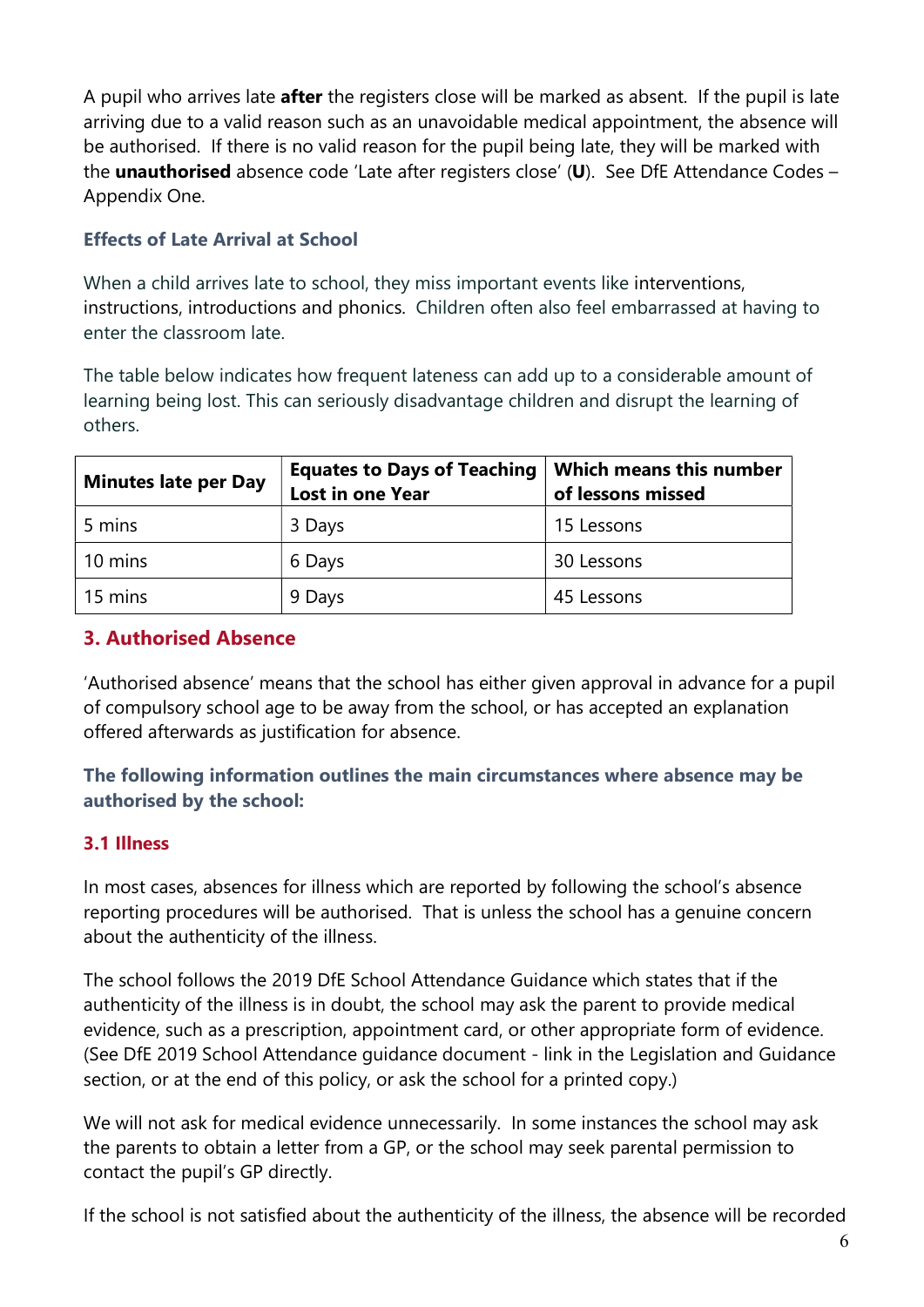as unauthorised.

Where a pupil has a high level and/or frequency of absence, the school may require medical evidence of some description in order to authorise any future medical absences. If this is the case, the school will make the parent/s aware of this expectation in advance.

The reporting of absence due to illness remains the responsibility of the parent. Absences due to illness which have not been reported to the school by the parent on the first day of absence may not be authorised.

The parent should telephone the school on the first day of the child's absence due to illness.

If a child is absent for more than one day, the parent should contact the school each day to provide an update on the child's condition, unless otherwise agreed by the school.

If there has been no contact with the parent as regards the reason for their child's absence, a letter must be provided by the parent on the child's return to school, stating the reason for their child's absence.

### Mental Health and Wellbeing

Parents who have concerns about their child's mental wellbeing can contact our school's Designated Safeguarding Lead for further information on the support available.

Parents should also contact their GP or the NHS Helpline by phoning telephone number 111 for advice if they are concerned. In case of emergency parents should dial 999.

#### Pupils taken ill during the school day

If a pupil needs to be sent home due to illness, the pupil must be collected from the school office by a parent or other authorised adult, and staff will sign the child out. No pupil will be allowed to leave the school site without their parent or an authorised adult.

# 3.2 Medical/Dental Appointments

Parents should try to make appointments outside of school hours wherever possible. Where appointments during school time are unavoidable, the pupil should only be out of school for the minimum amount of time necessary for the appointment. It is not acceptable for a child to miss a whole day's schooling for an appointment, unless absolutely necessary, in which case the school will need an explanation as to why this is.

If a pupil must attend a medical appointment during the school day, they must be collected from the school office by the parent or other authorised adult, and staff will sign the child out. No pupil will be allowed to leave the school site without their parent or an authorised adult.

Advance notice is required for medical or dental appointments, unless it's an emergency appointment, and must be supported by providing the school with sight of, or a copy of, the appointment card or letter, or sight of a text confirmation of the appointment – only then will the absence be authorised.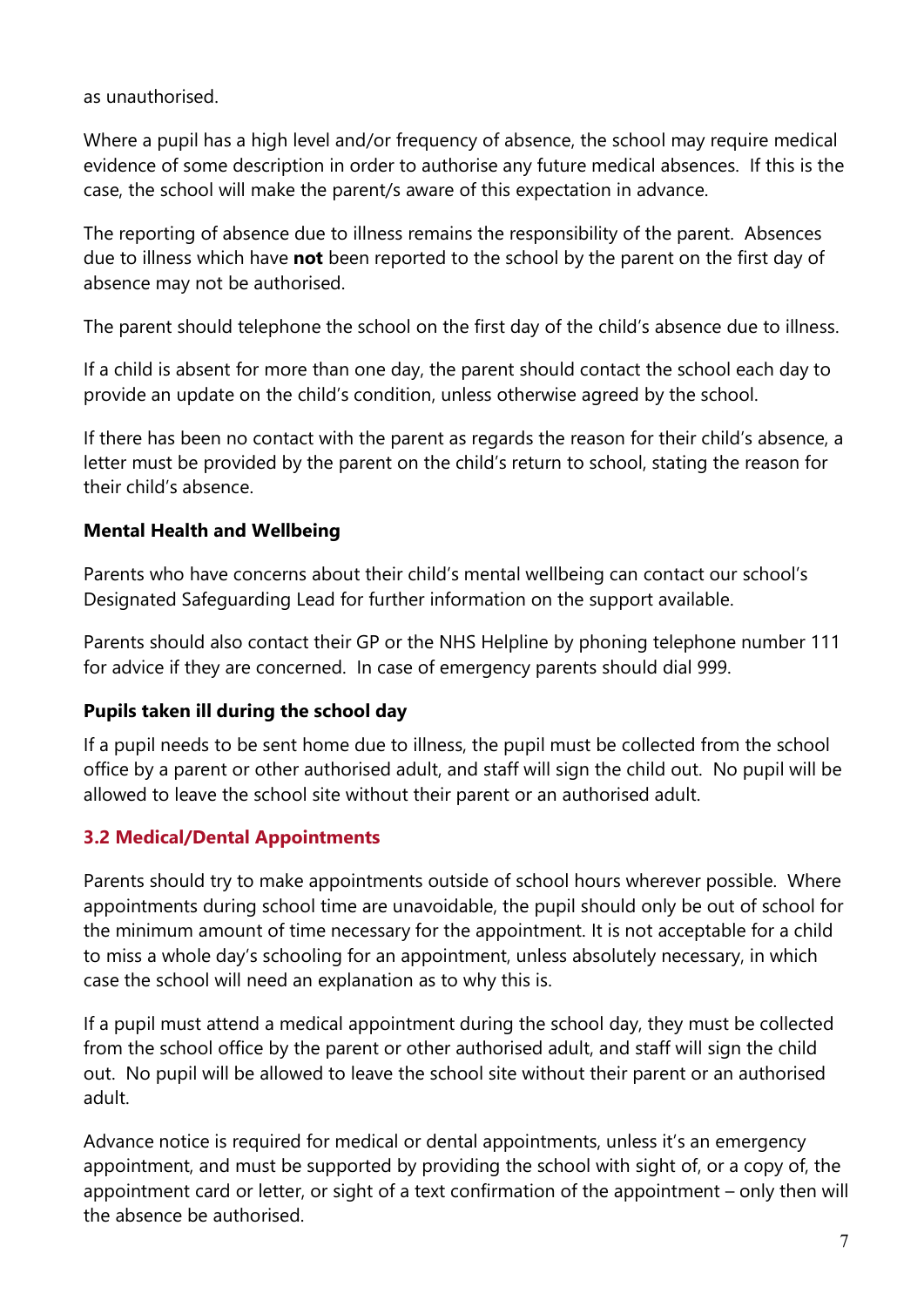#### 3.3 Religious Observance

Our school acknowledges the multi-faith nature of the school community and recognises that on some occasions, religious festivals may fall outside of school holidays or weekends. In accordance with the law, the school will authorise one day's absence for a day exclusively set apart for religious observance by the religious body to which the parent belongs. Should any additional days be taken, these will be recorded in the register as unauthorised absence. If necessary, the school will seek advice from the parents' religious body, to confirm whether the day is set apart.

#### 3.4 Traveller Absence

The school will authorise the absence of a Traveller pupil of no fixed abode who is unable to attend school because they are travelling with their parent who is engaged in a trade or business of such a nature as to require him/her to travel from place to place. This is subject to certain limits, depending on the child's age and number of sessions absent. The school will discuss cases individually with Traveller parents as necessary. Parents should let the school know of their plans as far in advance as possible. Authorised Traveller absence will be recorded appropriately in the register.

To help ensure continuity of education for Traveller children, wherever possible, the child should attend school elsewhere when their family is travelling for occupational purposes. In which case the child will be dual registered at that school and this school, which is their 'main' school.

Children from Gypsy, Roma and Traveller communities whose families do not travel for occupational purposes are expected to register at school and attend as normal. They are subject to the same rules as other children in terms of the requirement to attend school regularly.

#### 3.5 Exclusions

If the school decides to send a pupil home due to their behaviour, this will be recorded as an Exclusion. The school will follow the current DfE's statutory guidance on exclusions.

Any exclusion must be agreed by the Headteacher.

The school will notify the parent of the exclusion. If the pupil is a 'Looked After Child', the school will notify the pupil's carer, social worker and Virtual School. In other instances, where a pupil is known to Children's Social Care for any reason, the school will also inform their allocated social worker.

The pupil must be collected from the school office by the parent or another authorised adult, and will be signed out by staff. No pupil will be allowed to leave the school site without their parent or an authorised adult.

#### 4. First Day of Absence Response

If the school has not been provided with a reason for a child's absence on the morning of the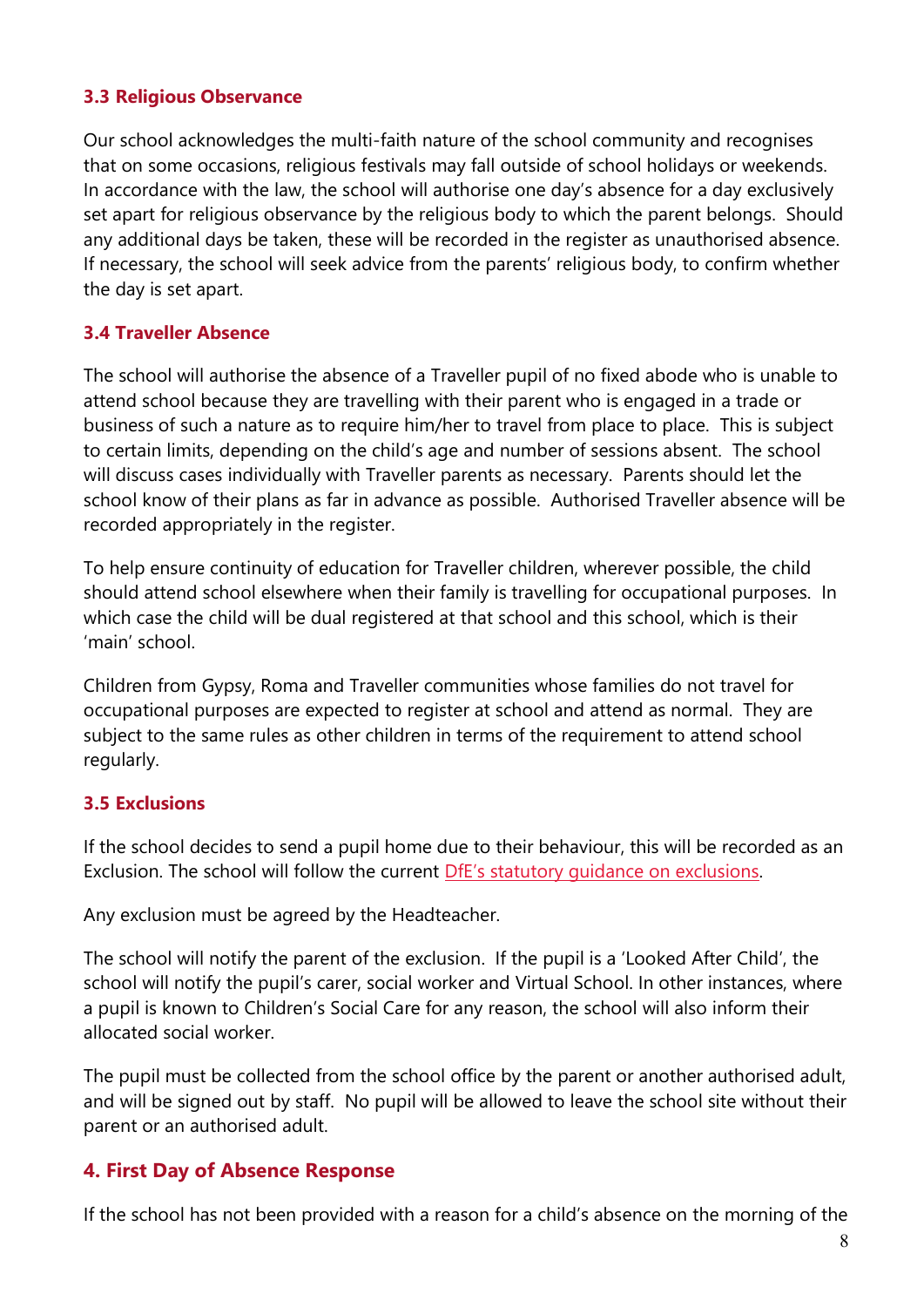child's first day of absence, the parent will be telephoned by the school office staff.

Parents are asked to supply details of at least two people who can be contacted in an emergency and these details will be reviewed twice a year through data collection sheets.

Parents are regularly reminded to advise the school of any changes to telephone numbers and/or addresses.

If the school is unable to contact any of the emergency numbers provided, and is concerned for the welfare of the pupil, we may request a welfare check from the police.

### 5. Rewarding Good and Improved Attendance

Individual classes display photographs of children in their class who have achieved 100% attendance on a week by week basis. The school has an 'amazing attendance' board in the reception, and attendance certificates are given to pupils. This board is updated on a termly basis. At the end of the school year, pupils with 100% attendance for the whole year are rewarded with a gift voucher.

### 6. Leave of Absence Requests – 'Exceptional Circumstances'

#### The law does not grant parents the automatic right to take their child out of school during term time.

Only exceptional circumstances warrant an authorised leave of absence. The school will consider each application individually, taking into account the specific facts and circumstances and relevant background context behind the request. The request must be made by the parent with whom the child normally lives, and permission must be sought in advance. The school will not grant leave of absence unless there are exceptional circumstances. The school must be satisfied that there are exceptional circumstances, based on the individual facts and circumstances of the case; following consultation with other staff as required, including the Designated Safeguarding Lead. Where a leave of absence is granted, the school will determine the number of days the pupil can be away from school. A leave of absence is granted entirely at the Headteacher's discretion.

Circumstances which could be authorised include significant family emergencies or funerals. However, parents will also be aware that, wherever possible, it can be better for children to continue to attend school normally during difficult family times.

Parents should complete a Leave of Absence Request form which is available from the school. The request should be submitted as soon as it is anticipated; and wherever possible, at least four weeks before the absence. Although such absence may be unauthorised, it is better that we know your child is safe, rather than missing. Please be aware that you may be required to provide us with additional evidence in order to support your request. If we have any concerns about possible safeguarding risks such as risk of FGM we will follow the necessary protocols. (Please see our school's Safeguarding Policy for more information.)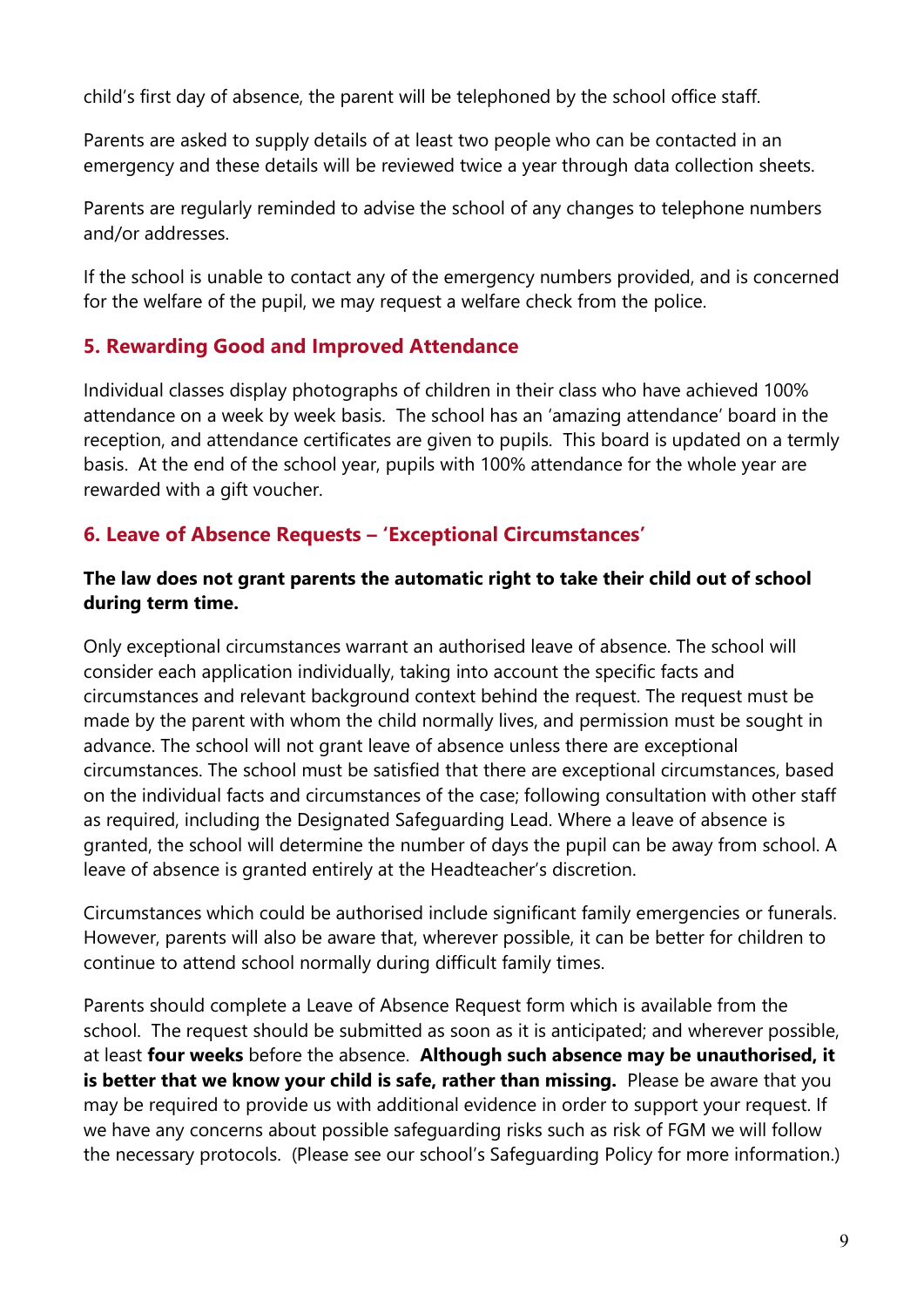# 7. Unauthorised Absence

Unauthorised absence is where a school is not satisfied with the reasons given for the absence.

Absence will be unauthorised if a pupil is absent from school without the permission of the school. Whilst parents can provide explanations for absences, it is the school's decision whether to authorise the absence or not.

Unauthorised absence includes:

- Absences which have never been properly explained
- Pupils who arrive at school too late to get a mark
- Shopping
- Birthdays
- Waiting at home for a washing machine to be mended, or a parcel to be delivered
- Day trips
- Long weekends and holidays in term time (unless very exceptional circumstances are agreed in writing, in advance by the school)
- In the case of term time leave if a pupil is kept away from school longer than was agreed, the additional absence is unauthorised

Unauthorised absences may result in legal sanctions, usually Penalty Notices or Prosecutions.

# 8. Unable to attend due to exceptional circumstances (as set out in the law and DfE guidance)

In accordance with DfE school attendance guidance, our school will record pupils as 'Unable to attend due to exceptional circumstances' in the following circumstances (such circumstances are not recorded as absences):

- Our school site, or part of it, is closed due to an unavoidable cause
- A local or national emergency has resulted in widespread disruption to travel which has prevented the pupil from attending school.

# 9. Support for Poor School Attendance (other than unauthorised term time leave)

Sometimes pupils can be reluctant to attend school. We encourage parents and pupils to be open and honest with us about the reason for the pupil's absence. If a child is reluctant to attend, it is never better to cover up their absence or for a parent to give in to pressure to let the child stay at home. This can give the impression to the child that attendance does not matter and can make things worse. As a school, we need to understand the reasons why a pupil is reluctant to attend in order to be able to support pupils and parents in the best way.

When we have concerns about the attendance of a pupil, we will do our best to make the parent/s aware of the concerns about their child's attendance and give them the opportunity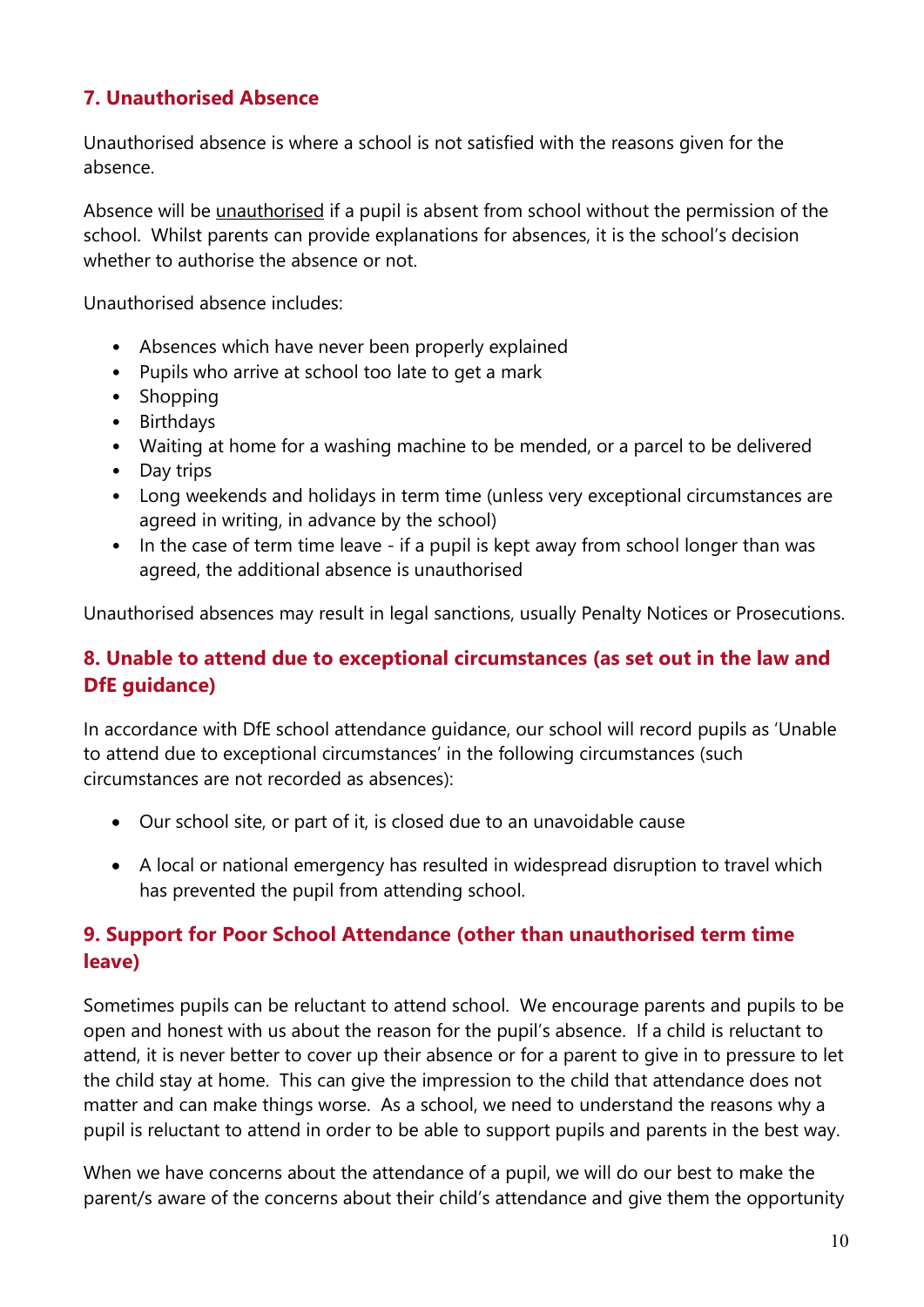to address this. However, if parents do not make use of the support offered and improve their child's attendance to an acceptable level, this may result in legal sanctions. Parents may be asked to meet with the Home School Liaison Worker to discuss the matter. In some cases, this may result in a formal action plan being produced in the form of an Attendance Contract or support from the 'Team Around the School' being offered.

If our school refers a case of poor school attendance to the Local Authority for legal sanctions, we will show that we have warned the parent/s that they are at risk of receiving a Penalty Notice or other legal sanction. This will at least be evidenced via the sending of a warning letter.

We will not usually request legal sanctions from the Local Authority in cases where poor attendance is symptomatic of complex family circumstances. In such circumstances our school will take a holistic approach to the issue, and involve other agencies as necessary. The exception to this will be where parents fail to accept or engage with support offered by the school and/or other agencies, or fail to implement the suggested changes. Again, when referring for legal sanctions, we will show that we have warned the parent/s that they are at risk of receiving a Penalty Notice or other legal sanction.

If our school has safeguarding concerns about a pupil who is absent we will share information with other agencies as we deem necessary.

# 10. Pupils on Part-time Timetables

Pupils are entitled to a full-time education, suitable to their age, ability and aptitude, and any special educational needs or disabilities that they may have.

If, for any reason, our school is unable to provide a pupil with a full-time education due to the pupil's needs, we will work with the pupil, parent and other agencies where appropriate, to come to a mutually convenient arrangement. Any part-time timetables will be for the shortest amount of time possible, whilst arrangements are made to support the pupil's return to a full-time timetable.

# 11. Penalty Notices and Prosecutions

Parents have a legal responsibility to ensure that their child attends school on a regular basis. It is a criminal offence under Section 444 of the Education Act 1996 to fail to secure regular attendance of a registered pupil at the school. This applies to both resident and nonresident parents who may both be subject to legal sanctions if their child fails to attend school regularly. It also applies to others who may not be the parent, but may have day to day care of the child.

Unauthorised absence from school can result in a number of different outcomes for parents and children. Each case is considered individually.

Under section 444 of the Education Act 1996, if a child of compulsory school age, who is a registered pupil at a school, fails to attend regularly at the school his/her parent(s) are guilty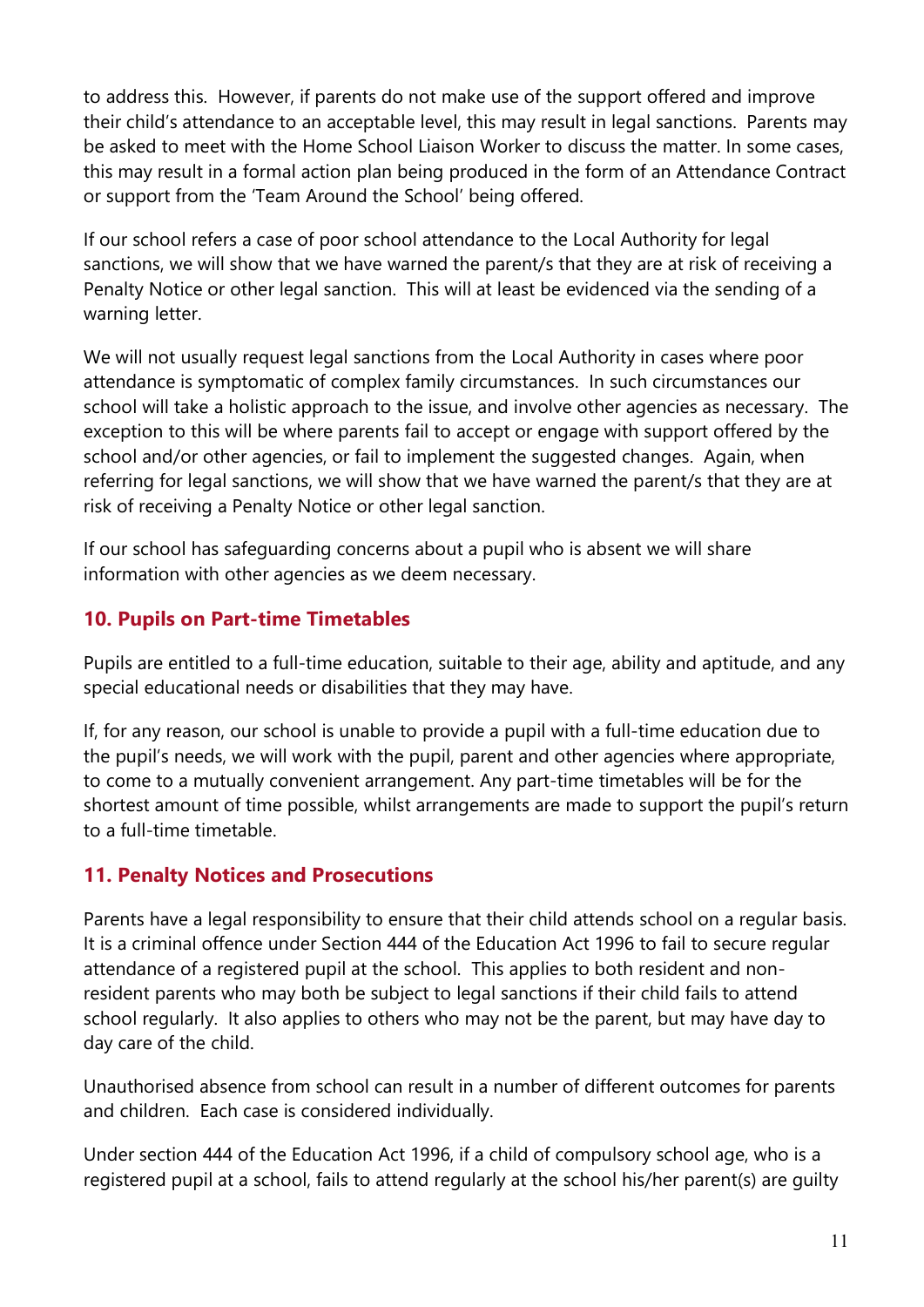of an offence. Parents with more than one school aged child need to be aware that each child's irregular attendance is dealt with as a separate matter.

The school will refer cases of unauthorised absence that meet the threshold, currently 10 unauthorised sessions in 12 school week period, for a Penalty Notice to the Local Authority for legal action, unless there are reasonable grounds for not doing so. The outcome of a referral to the Local Authority may be a Penalty Notice or Prosecution.

Penalty Notices are intended as a sanction for low level offences and a tool to support improved school attendance. They are an alternative to prosecution, and may not be issued if prosecution is considered to be a more appropriate response to a pupil's irregular attendance.

A pupil's unauthorised absence from school could result in one of the following:

- 1. A Penalty Notice. The penalty is £60 payable within 21 days, rising to £120 if paid between 22 and 28 days. (Failure to pay will result in prosecution.)
- 2. Prosecution.

Prosecution could lead to a fine of up to £2500 and/or three months' imprisonment. (See DfE's statutory guidance on School attendance parental responsibility measures for more information and Somerset County Council's Penalty Notice Code of Conduct, available here.) Penalty Notices and prosecution proceedings are issued to each parent with responsibility for the child and are issued for each child with irregular attendance. For example, in the case of Penalty Notices, if two siblings had irregular school attendance, and there were two parents with responsibility for the children, four Penalty Notices would be issued. Penalty Notices cannot be paid in instalments.

# 12. Children Missing Education (CME)

Our school will add and delete pupils from roll in line with the law. The school will follow Somerset's Child Missing Education process and make CME referrals as appropriate. Please see policy here

# 13. Following up Unexplained Absences

Where no contact has been made with the school the school will contact parents by telephone or letter to try and establish the reason for a child's absence. When we establish the reason for the absence, we will mark it as authorised or unauthorised depending on the reason for the absence. If we are unable to establish the reason for absence within 5 school days, we will mark the absence as unauthorised, using the 'O' code. If we are concerned about a pupil's absence and are unable to contact the parent/s, we may contact the pupil's emergency contacts and/or other professionals or contacts of the family who we reasonably expect may be able to advise us of the pupil's whereabouts.

# 14. Reporting to Parents

Attendance figures, including late arrivals, are provided to parents on their child's end of school year report. We will also share data attendance with parents on a termly basis by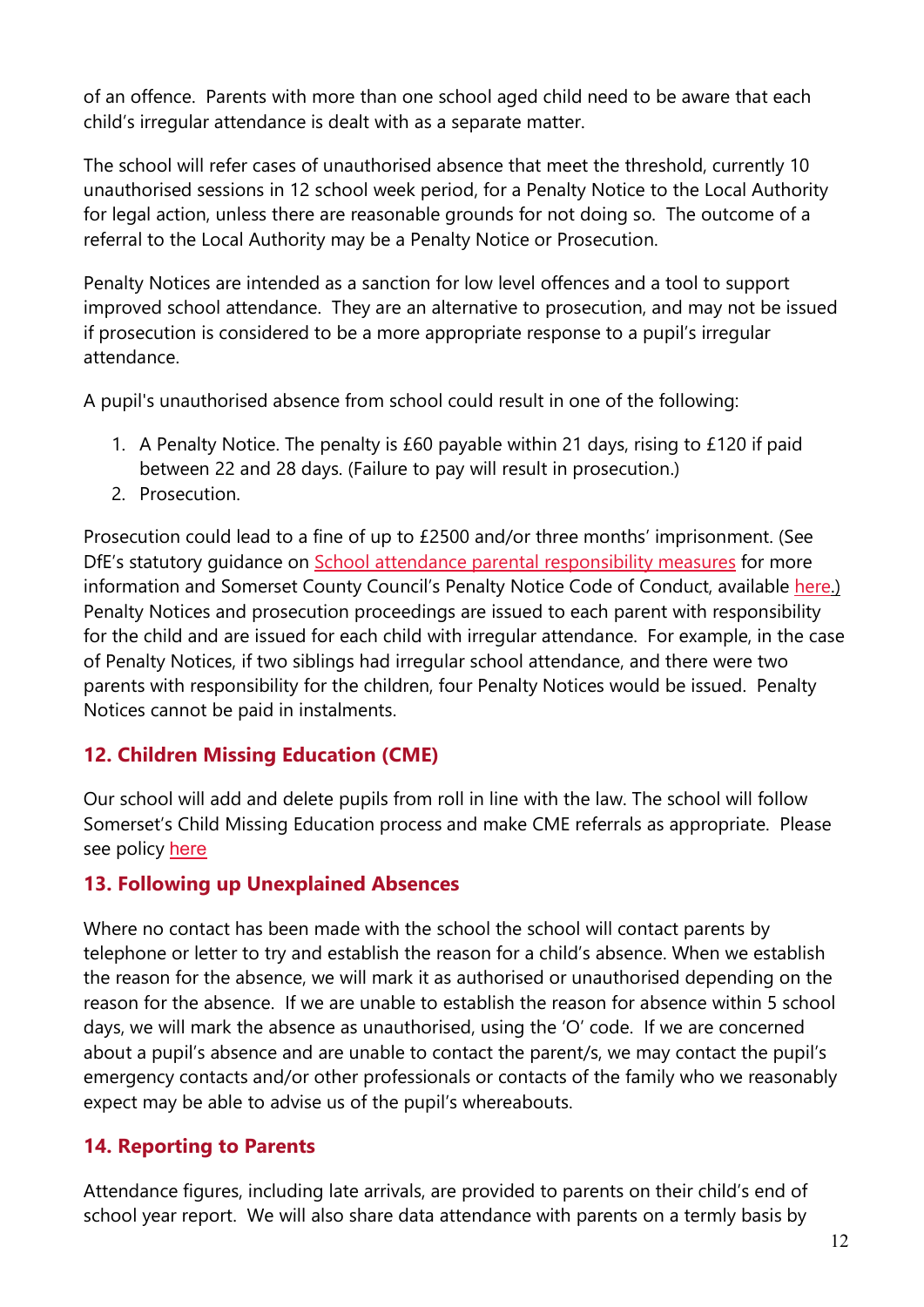sending home their child's registration certificate.

Where a child's attendance drops for whatever reason, our school will write to the parents to highlight this, unless there is a good reason not to.

# 15. Recording Information on Attendance and Reasons for Absence

Information provided by parents to the school regarding their child's absence is passed on to the class teacher and is recorded on the School Information Management System (SIMS).

# 16. Roles and Responsibilities

#### The Governing Body

The governing body is responsible for monitoring attendance figures for the whole school. It also holds the Headteacher to account for the implementation of this policy.

#### The Headteacher and Deputy Headteacher

The Headteacher and Deputy Headteacher are responsible for ensuring that this policy is implemented consistently across the school and for monitoring school level absence data and reporting it to the governors.

They support other staff in monitoring the attendance of individual pupils and requesting fixed penalty notices, where necessary.

#### Senior Leadership Team (SLT)

The SLT supports the Headteacher and Deputy Headteacher as necessary.

#### Attendance Officer

The Attendance Officer:

- Monitors attendance data at the school and individual pupil level.
- Reports concerns about attendance to the Headteacher and Designated Safeguarding Lead (DSL) as appropriate.
- Arranges calls and meetings with parents to discuss attendance issues.
- Co-ordinates requests for Term-time Leave of Absence for reference to the Headteacher for their decision as to whether the absence will be authorised or not.
- Analyses the attendance of the vulnerable groups.

#### Home School Liaison Worker (HSLW)

The HSLW<sup>.</sup>

- Supports the above staff to implement the policy.
- Meets with parents to support and enable individuals to improve attendance and punctuality.
- Signposts parents to external support services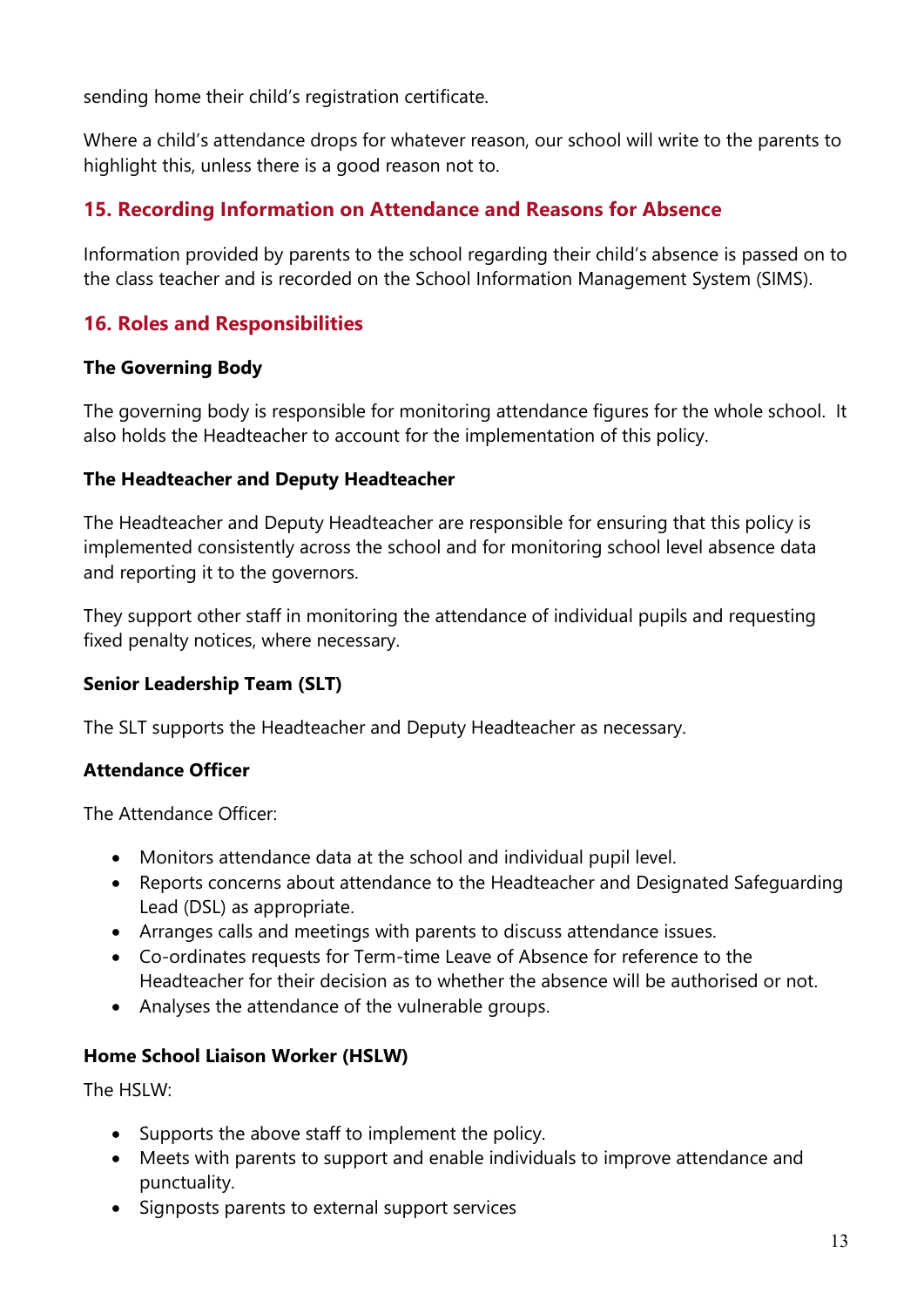Engages with external agencies as and when necessary.

#### Class Teachers/Form Tutors

Class teachers are responsible for recording attendance on a daily basis, using the correct codes, and submitting this information to the school office.

#### Office Staff

School office staff are expected to take calls from parents about absence and record it on the school system.

### 18. Policy Monitoring Arrangements

This policy will be reviewed annually by the Headteacher or more frequently if there are changes to legislation and guidance. At every review, the policy will be shared with the governing body.

#### 19. Links with other policies

This policy is linked to our Behaviour, Equality, Safeguarding and Medical Conditions Policies.

#### Guidance Documents:

Supporting pupils at school with medical conditions (DfE December 2015)

\_\_\_\_\_\_\_\_\_\_\_\_\_\_\_\_\_\_\_\_\_\_\_\_\_\_\_\_\_\_\_\_\_\_\_\_\_\_\_\_\_\_\_\_\_\_\_\_\_\_\_\_\_\_\_\_\_\_\_\_\_\_\_\_\_\_\_\_\_\_\_\_\_\_\_

https://www.gov.uk/government/publications/supporting-pupils-at-school-with-medicalconditions--3

Education for children with health needs who cannot attend school (DfE January 2013)

https://www.gov.uk/government/publications/education-for-children-with-health-needswho-cannot-attend-school

Keeping children safe in education (DfE September 2019)

https://www.gov.uk/government/publications/keeping-children-safe-in-education--2

School Attendance (DfE September 2019)

https://www.gov.uk/government/publications/school-attendance

School attendance parental responsibility measures (DfE January 2015)

https://www.gov.uk/government/publications/parental-responsibility-measures-forbehaviour-and-attendance

School census 2017 to 2018 (DfE May 2018)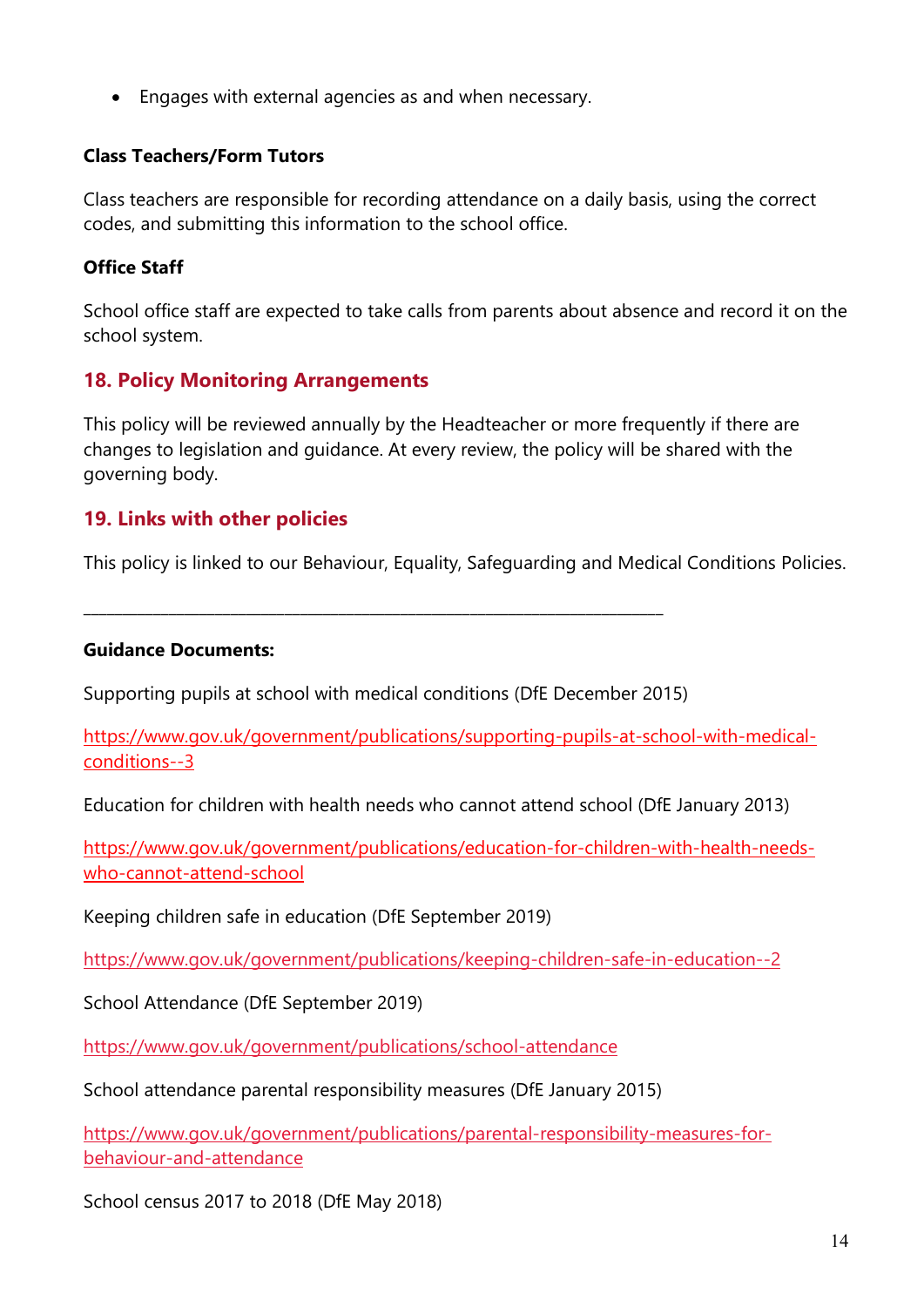https://www.gov.uk/government/publications/school-census-2017-to-2018-guide-forschools-and-las

School Exclusion (DfE September 2017)

https://www.gov.uk/government/publications/school-exclusion

Home to school travel and transport guidance (DfE July 2014)

https://www.gov.uk/government/publications/home-to-school-travel-and-transportguidance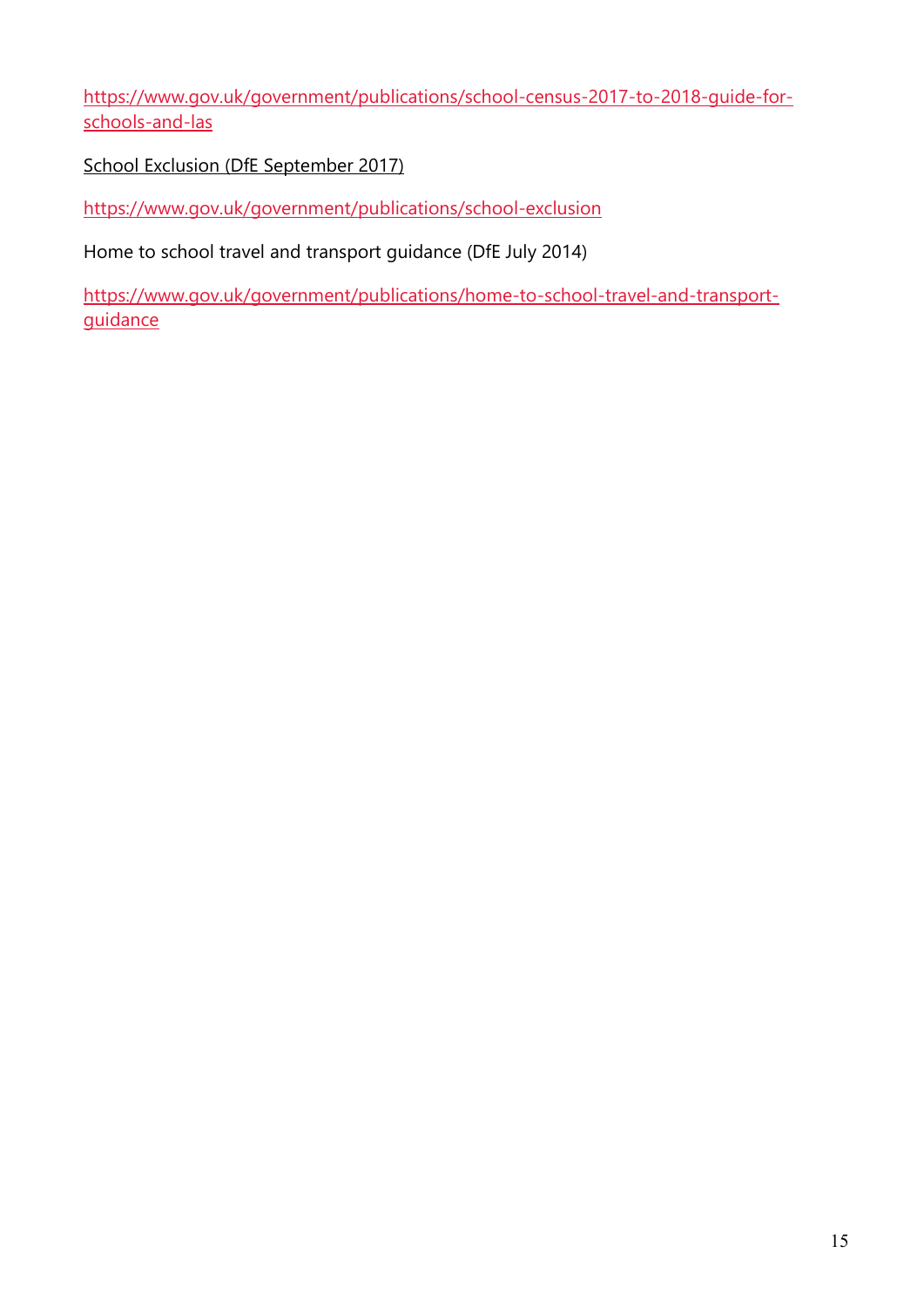| <b>CODE</b> | <b>DESCRIPTION</b>                                                                      | <b>MEANING</b>                         |
|-------------|-----------------------------------------------------------------------------------------|----------------------------------------|
| $\prime$    | Present (AM)                                                                            | Present                                |
| N           | Present (PM)                                                                            | Present                                |
| В           | Educated off site (NOT Dual registration)                                               | <b>Approved Education</b><br>Activity  |
| C           | Other Authorised Circumstances (not covered by<br>another appropriate code/description) | Authorised absence                     |
| D           | Dual registration (i.e. present at another school or<br>PRU)                            | Not counted in possible<br>attendances |
| Е           | Excluded (no alternative provision made)                                                | Authorised absence                     |
| G           | Family holiday (NOT agreed or days in excess of<br>agreement)                           | Unauthorised absence                   |
| Н           | Family holiday (agreed)                                                                 | Authorised absence                     |
|             | Illness (NOT medical or dental etc. appointments)                                       | Authorised absence                     |
|             | Interview                                                                               | <b>Approved Education</b><br>Activity  |
| L           | Late (before registers closed)                                                          | Present                                |
| M           | Medical/Dental appointments                                                             | Authorised absence                     |
| N           | No reason yet provided for absence                                                      | Unauthorised absence                   |
| Ο           | Other unauthorised absence (not covered by other<br>codes or descriptions)              | Unauthorised absence                   |
| P           | Approved sporting activity                                                              | Approved Education<br>Activity         |

# Appendix 1 – Department for Education (DfE) Attendance Codes